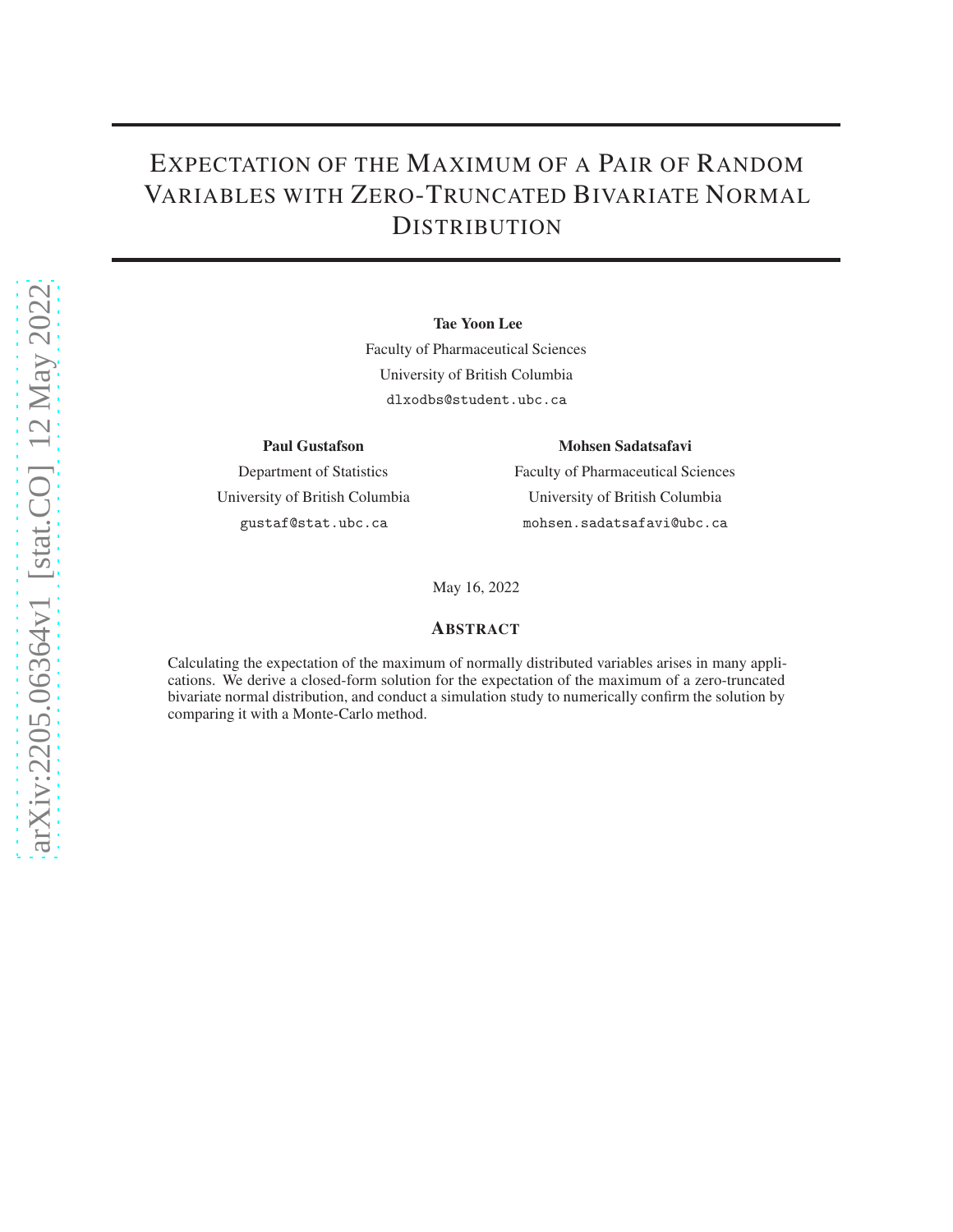### 1 Introduction

Calculating the expectation of the maximum of normally distributed variables arises in many applications, such as risk analysis [\(Kratz, 2019\)](#page-9-0) and decision-theory [\(Wilson](#page-9-1), [2015\)](#page-9-1). Our work is motivated by a problem in value of information analysis in decision theory. Consider a decision-maker who is facing two choices, A and B, and there is uncertainty in the incremental utility (reward) of B over A, represented as a normal distribution. In this case, the expected loss in reward due to uncertainty is related to the unit normal loss integral, with a known closed-form solution [\(Wilson](#page-9-1), [2015\)](#page-9-1).

However, calculating this expectation in higher dimensions is challenging. Consider the same decision-maker now facing a third choice C, with the incremental utilities of B and C over A, represented as a bivariate normal distribution. The expected loss will now be expressed as the expected value of the maximum of a zero-truncated bivariate normal distribution. To the best of our knowledge, no closed-formed expression has been derived for this quantity.

#### 2 Expectation of the maximum of a zero-truncated bivariate normal

Let  $Y = \max\{X_1, X_2\}$ , where  $(X_1, X_2)$  is a bivariate normal with mean  $(\mu_1, \mu_2)$ , variance  $(\sigma_1^2, \sigma_2^2)$ , and correlation ρ. The probability density function of Y, denoted by  $f_Y(y)$ , can be decomposed as [\(Nadarajah and Kotz, 2008\)](#page-9-2):

$$
f_Y(y) = f_{X_1}(-y) + f_{X_2}(-y),
$$

where

$$
f_{X_i}(x) = \frac{1}{\sigma_i} \phi\left(\frac{x + \mu_i}{\sigma_i}\right) \Phi\left(\frac{\rho(x + \mu_i)}{\sigma_i \sqrt{(1 - \rho^2)}} - \frac{x + \mu_j}{\sigma_j \sqrt{(1 - \rho^2)}}\right).
$$

The goal is to compute

$$
E(\max(Y,0)) = E(Y1\{Y > 0\} + 01\{Y \le 0\})
$$
  
=  $E(Y1\{Y > 0\})$   
=  $\int_{-\infty}^{\infty} y f_Y(y) 1\{Y > 0\} dy$   
=  $\int_{-\infty}^{\infty} y f_{X_1}(-y) 1\{Y > 0\} dy + \int_{-\infty}^{\infty} y f_{X_2}(-y) 1\{Y > 0\} dy$ 

By symmetry, it suffices to compute one of the two terms, say the first term.

$$
\int_{-\infty}^{\infty} y f_{X_1}(-y) \mathbf{1}\{Y > 0\} dy = \int_{-\infty}^{\infty} y \frac{1}{\sigma_1} \phi\left(\frac{-y + \mu_1}{\sigma_1}\right) \Phi\left(\frac{\rho(-y + \mu_1)}{\sigma_1 \sqrt{(1 - \rho^2)}} - \frac{-y + \mu_2}{\sigma_2 \sqrt{(1 - \rho^2)}}\right) \mathbf{1}\{Y > 0\} dy
$$

$$
= \int_{-\infty}^{\infty} y \frac{1}{\sigma_1} \phi\left(\frac{-(y - \mu_1)}{\sigma_1}\right) \Phi\left(\frac{-\rho(y - \mu_1)}{\sigma_1 \sqrt{(1 - \rho^2)}} + \frac{(y - \mu_2)}{\sigma_2 \sqrt{(1 - \rho^2)}}\right) \mathbf{1}\{Y > 0\} dy
$$

$$
= \int_{0}^{\infty} y \frac{1}{\sigma_1} \phi\left(\frac{(y - \mu_1)}{\sigma_1}\right) \Phi\left(\frac{\sigma_1(y - \mu_2) - \sigma_2 \rho(y - \mu_1)}{\sigma_1 \sigma_2 \sqrt{(1 - \rho^2)}}\right) dy
$$

We solve by the integration by parts technique. Let

$$
u = \Phi\left(\frac{\sigma_1(y - \mu_2) - \sigma_2 \rho(y - \mu_1)}{\sigma_1 \sigma_2 \sqrt{(1 - \rho^2)}}\right)
$$

$$
= \Phi\left(\frac{y(\sigma_1 - \rho \sigma_2) - \sigma_1 \mu_2 + \rho \sigma_2 \mu_1}{\sigma_1 \sigma_2 \sqrt{(1 - \rho^2)}}\right)
$$

and

$$
dv = y \frac{1}{\sigma_1} \phi \left( \frac{(y - \mu_1)}{\sigma_1} \right) dy.
$$

Then

$$
du = \frac{(\sigma_1 - \rho \sigma_2)}{\sigma_1 \sigma_2 \sqrt{(1 - \rho^2)}} \phi \left( \frac{y(\sigma_1 - \rho \sigma_2) - \sigma_1 \mu_2 + \rho \sigma_2 \mu_1}{\sigma_1 \sigma_2 \sqrt{(1 - \rho^2)}} \right) dy
$$

and

$$
v = \int y \frac{1}{\sigma_1} \phi \left( \frac{(y - \mu_1)}{\sigma_1} \right) dy = -\sigma_1 \phi \left( \frac{y - \mu_1}{\sigma_1} \right) + \mu_1 \Phi \left( \frac{y - \mu_1}{\sigma_1} \right).
$$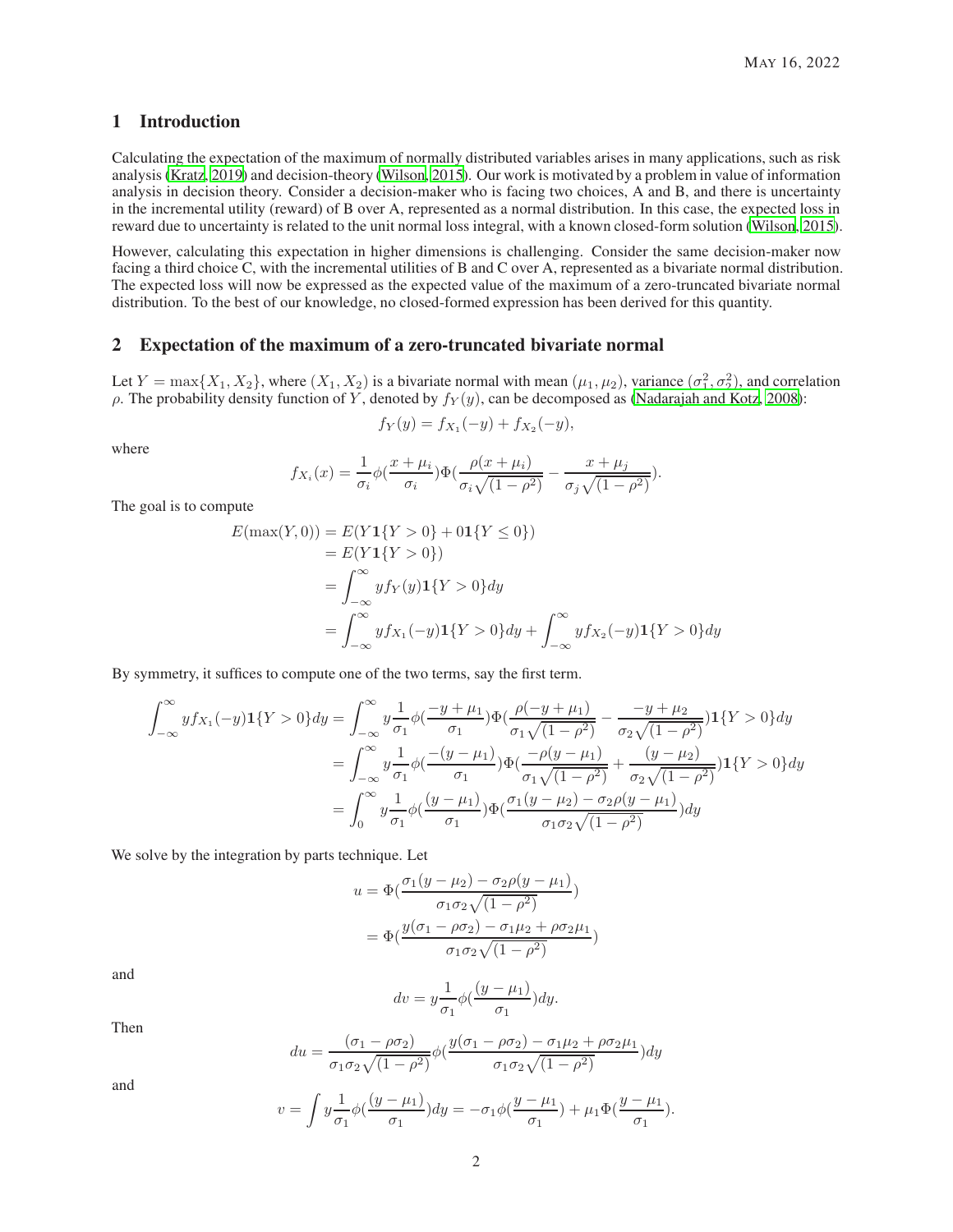With  $\alpha := \frac{\sigma_1 \mu_2 - \rho \sigma_2 \mu_1}{\sigma_1 - \rho \sigma_2}$  and  $\beta := \frac{\sigma_1 \sigma_2 \sqrt{(1-\rho^2)}}{(\sigma_1 - \rho \sigma_2)}$  $\frac{\partial^2 \mathcal{N}(1-p)}{\partial (q_1 - \rho \sigma_2)}$ , we evaluate the first term of the integral:

$$
[uv]_0^{\infty} = \left[ \Phi\left(\frac{y(\sigma_1 - \rho \sigma_2) - \sigma_1 \mu_2 + \rho \sigma_2 \mu_1}{\sigma_1 \sigma_2 \sqrt{(1 - \rho^2)}}\right) (-\sigma_1 \phi\left(\frac{y - \mu_1}{\sigma_1}\right) + \mu_1 \Phi\left(\frac{y - \mu_1}{\sigma_1}\right)) \right]_0^{\infty}
$$
  
=  $\mu_1 \left[ \mathbf{1} \{ (\sigma_1 - \rho \sigma_2) > 0 \} + \Phi\left(\frac{-\sigma_1 \mu_2 + \rho \sigma_2 \mu_1}{\sigma_1 \sigma_2 \sqrt{(1 - \rho^2)}}\right) \mathbf{1} \{ (\sigma_1 - \rho \sigma_2) = 0 \} \right]$   
-  $\Phi\left(\frac{-\sigma_1 \mu_2 + \rho \sigma_2 \mu_1}{\sigma_1 \sigma_2 \sqrt{(1 - \rho^2)}}\right) (-\sigma_1 \phi\left(\frac{-\mu_1}{\sigma_1}\right) + \mu_1 \Phi\left(\frac{-\mu_1}{\sigma_1}\right)).$ 

For the second term,

$$
\int_0^\infty v du = 1/\beta \int_0^\infty (\mu_1 \Phi(\frac{y - \mu_1}{\sigma_1}) - \sigma_1 \phi(\frac{y - \mu_1}{\sigma_1})) \phi(\frac{y - \alpha}{\beta}) dy
$$
  
=: T1 + T2.

We solve each component using the table of integrals by [Owen \(1980](#page-9-3)). Let  $sBVN(x, y, z)$  be the cumulative distribution function of the standard bivariate normal with the upper limits  $x, y$  and the correlation  $z$ . We have two cases depending on the sign of  $\beta$ .

Case i)  $\beta$  is positive.

$$
T1 = \frac{\mu_1}{\beta} \int_0^{\infty} \Phi(\frac{y-\mu_1}{\sigma_1}) \phi(\frac{y-\alpha}{\beta}) dy
$$
  
use change of variable  $x = (y - \alpha)/\beta$   

$$
= \frac{\mu_1}{\beta} \int_{-\alpha/\beta}^{\infty} \phi(x) \Phi(\frac{\beta x + \alpha - \mu_1}{\sigma_1}) (\beta dx)
$$
  
let  $a = (\mu_1 - \alpha)/\beta$  and  $b = \sigma_1/\beta$   

$$
= \mu_1 \int_{-\alpha/\beta}^{\infty} \phi(x) \Phi(\frac{x-\alpha}{b}) dx
$$
  

$$
= \mu_1 \left[ \int_{-\infty}^{\infty} \phi(x) \Phi(\frac{x-\alpha}{b}) dx - \int_{-\infty}^{-\alpha/\beta} \phi(x) \Phi(\frac{x-\alpha}{b}) dx \right]
$$
  

$$
= \mu_1 \left[ \Phi(\frac{(-a/b)}{\sqrt{(1 + (1/b)^2})} - sBVN(\frac{-a}{\sqrt{(1 + b^2)}}, \frac{-\alpha}{\beta}, \frac{-1}{\sqrt{(1 + b^2)}}) \right],
$$
  

$$
T2 = \frac{-\sigma_1}{\beta} \int_{0}^{\infty} \phi(\frac{y-\mu_1}{\sigma_1}) \phi(\frac{y-\alpha}{\beta}) dy
$$
  
use change of variable  $x = (y - \alpha)/\beta$   

$$
= \frac{-\sigma_1}{\beta} \int_{-\alpha/\beta}^{\infty} \phi(\frac{x\beta + \alpha - \mu_1}{\sigma_1}) \phi(x) (\beta dx)
$$
  
let  $a = (\alpha - \mu_1)/\sigma_1, b = \beta/\sigma_1, t = \sqrt{1 + b^2}$   

$$
= -\sigma_1 \int_{-\alpha/\beta}^{\infty} \phi(a + bx) \phi(x) dx
$$
  

$$
= -\sigma_1 \left[ \frac{1}{t} \phi(a/t) \Phi(tx + ab/t) \right]_{-\alpha/\beta}^{\infty}
$$
  

$$
= \frac{-\sigma_1}{t} \phi(a/t) (1 - \Phi(-t\alpha/\beta + ab/t)).
$$

Case ii)  $\beta$  is negative.

$$
T1 = \frac{\mu_1}{\beta} \int_0^\infty \Phi(\frac{y - \mu_1}{\sigma_1}) \phi(\frac{y - \alpha}{\beta}) dy
$$
use change of variable  $x = -(y - \alpha)/\beta = (y - \alpha)/|\beta|$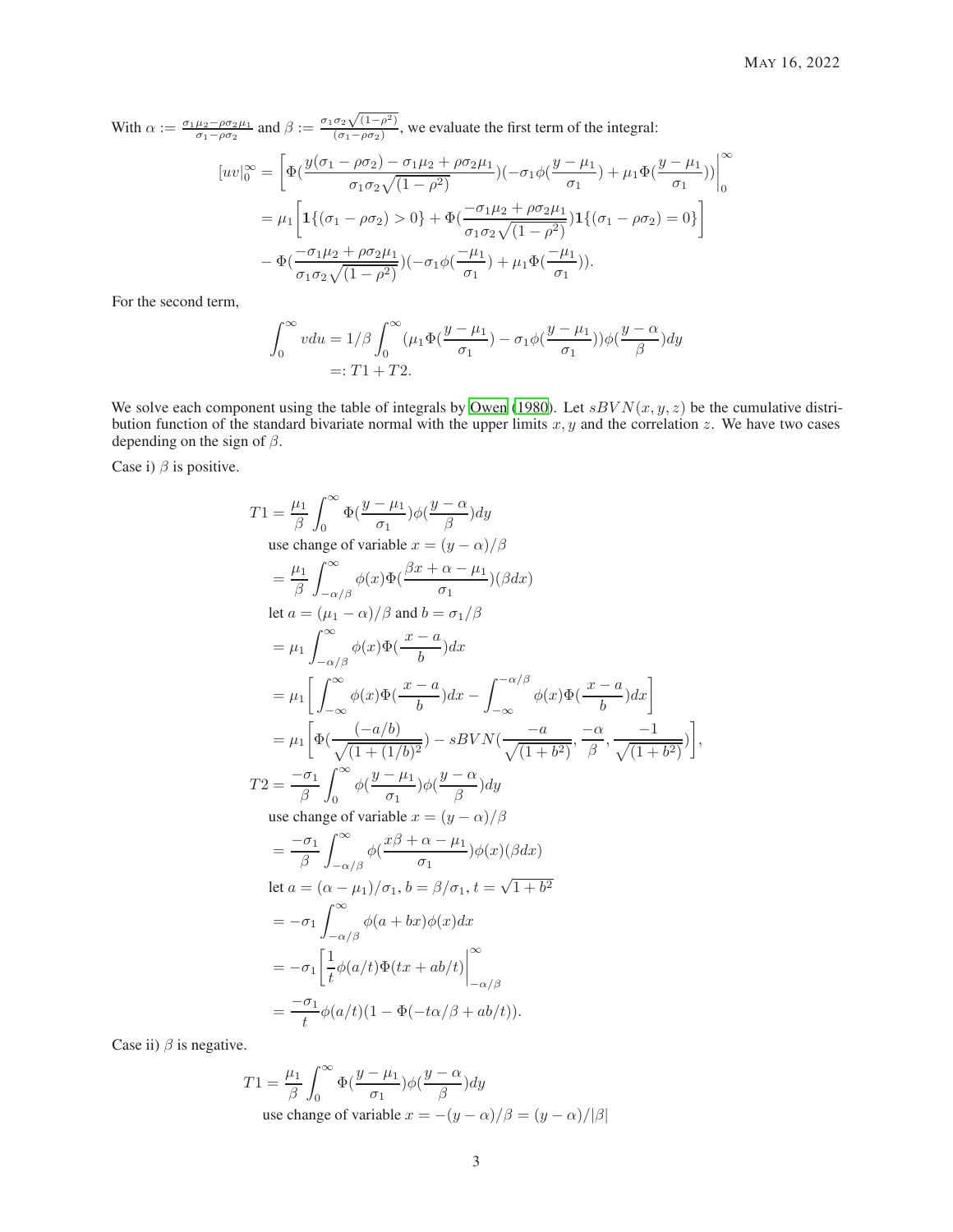$$
\begin{split}\n&= \frac{\mu_1}{\beta} \int_{-\alpha/\beta}^{\infty} \phi(-x) \Phi(\frac{|\beta|x+\alpha-\mu_1}{\sigma_1})(|\beta|dx) \\
\text{let } a &= (\mu_1 - \alpha)/|\beta| \text{ and } b = \sigma_1/|\beta| \\
&= -\mu_1 \int_{-\alpha/\beta}^{\infty} \phi(x) \Phi(\frac{x-a}{b}) dx \\
&= -\mu_1 \Biggl[ \int_{-\infty}^{\infty} \phi(x) \Phi(\frac{x-a}{b}) dx - \int_{-\infty}^{-\alpha/\beta} \phi(x) \Phi(\frac{x-a}{b}) dx \Biggr] \\
&= -\mu_1 \Biggl[ \Phi(\frac{(-a/b)}{\sqrt{(1+(1/b)^2})} - sBVN(\frac{-a}{\sqrt{(1+b^2)}}, \frac{-\alpha}{|\beta|}, \frac{-1}{\sqrt{(1+b^2)}}) \Biggr], \\
T2 &= \frac{-\sigma_1}{\beta} \int_{0}^{\infty} \phi(\frac{y-\mu_1}{\sigma_1}) \phi(\frac{y-\alpha}{\beta}) dy \\
&\text{use change of variable } x = -(y-\alpha)/\beta = (y-\alpha)/|\beta| \\
&= \frac{-\sigma_1}{\beta} \int_{-\alpha/|\beta|}^{\infty} \phi(\frac{x|\beta|+\alpha-\mu_1}{\sigma_1}) \phi(x)(|\beta|dx) \\
\text{let } a &= (\alpha - \mu_1)/\sigma_1, b = |\beta|/\sigma_1, t = \sqrt{1+b^2} \\
&= \sigma_1 \int_{-\alpha/|\beta|}^{\infty} \phi(a+bx) \phi(x) dx \\
&= \sigma_1 \Biggl[ \frac{1}{t} \phi(a/t) \Phi(tx+ab/t) \Biggr]_{-\alpha/|\beta|}^{\infty} \\
&= \frac{\sigma_1}{t} \phi(a/t)(1-\Phi(-t\alpha/|\beta|+ab/t)).\n\end{split}
$$

The R-code is available in the R package predtools (<https://github.com/resplab/predtools/>).

## 3 Simulation study

We conduct a brief simulation study to numerically confirm our "exact" method by comparing it with a Monte-Carlo method.

#### 3.1 Set-up

We use the following combination of values for the simulation study, leading to a total of 57,475 cases.

$$
\mu_1 = [-5, -1, 0] \n\mu_2 = [-5, -1, 0] \n\sigma_1^2 = [1, 3] \n\sigma_2^2 = [1, 3] \n\rho = [-0.9, -0.5, 0, 0.9].
$$

For the Monte-Carlo method, we use the R package mvtnorm with a sample size of  $10^4$ .

#### 3.2 Results

Table [1](#page-4-0) provides a subset of results; full results are available in the GitHub repository. The results show that there is almost no difference between the exact and Monte-Carlo methods (the differences are within the 95% Monte-Carlo confidence intervals).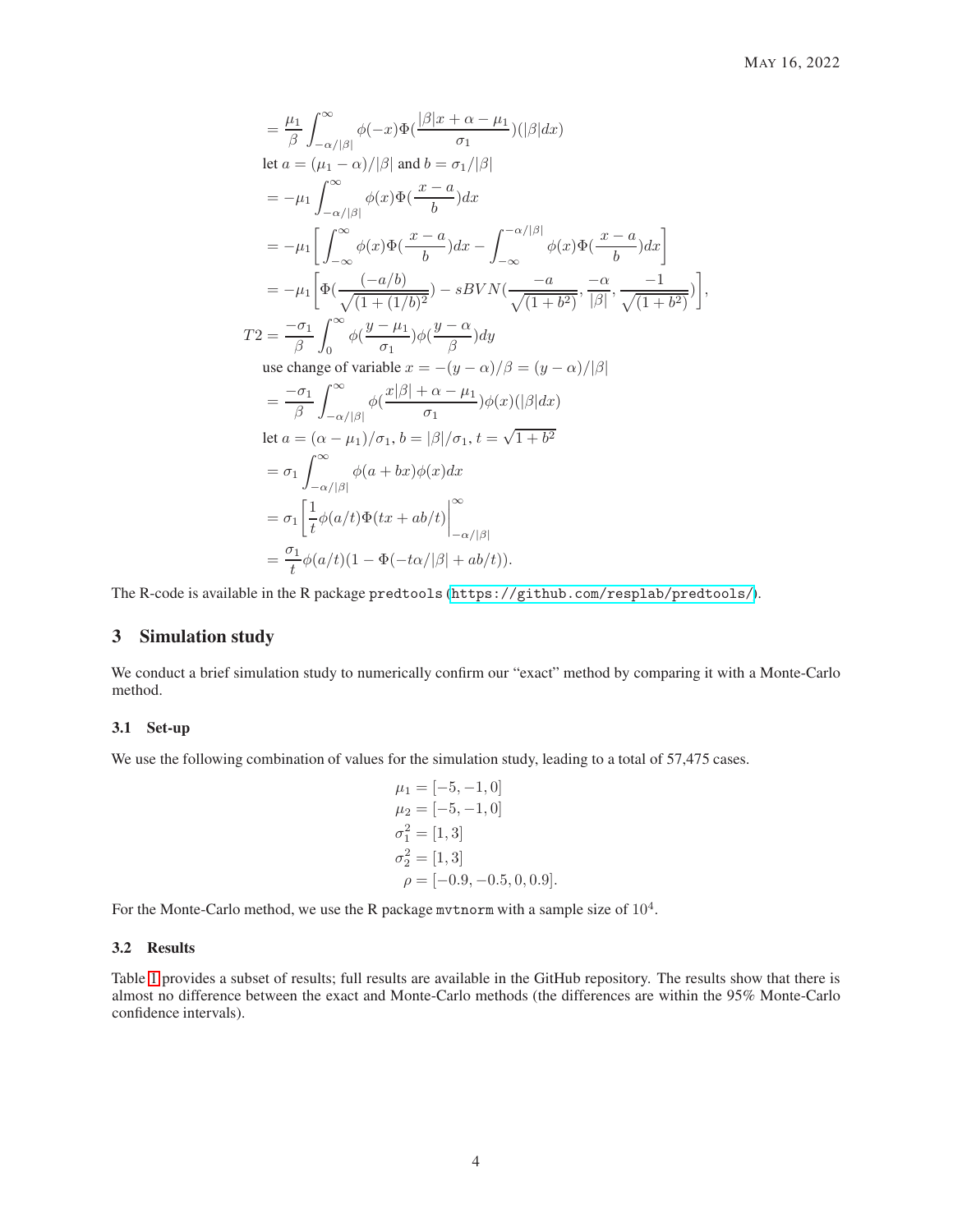<span id="page-4-0"></span>

| $\mu_1$          | $\mu_2$          | $\overline{\sigma_1^2}$ | $\overline{\sigma_2^2}$ | $\rho$ | Exact | Monte-Carlo |
|------------------|------------------|-------------------------|-------------------------|--------|-------|-------------|
| $-5$             | $-5$             | $\mathbf{1}$            | $\mathbf{1}$            | $-0.9$ | 0.00  | 0.00        |
| $-1$             | $-5$             | $\mathbf{1}$            | $\,1$                   | $-0.9$ | 0.08  | 0.08        |
| $\boldsymbol{0}$ | $-5$             | $\mathbf{1}$            | $\mathbf{1}$            | $-0.9$ | 0.40  | 0.39        |
| $-5$             | $-1$             | $\mathbf{1}$            | $\mathbf{1}$            | $-0.9$ | 0.08  | 0.09        |
| $-1$             | $-1$             | $\mathbf{1}$            | $\mathbf{1}$            | $-0.9$ | 0.17  | 0.16        |
| $\boldsymbol{0}$ | $-1$             | $\mathbf{1}$            | $\mathbf{1}$            | $-0.9$ | 0.48  | 0.48        |
| $-5$             | $\boldsymbol{0}$ | $\mathbf{1}$            | $\mathbf{1}$            | $-0.9$ | 0.40  | 0.40        |
| $-1$             | $\boldsymbol{0}$ | $\mathbf{1}$            | $\mathbf{1}$            | $-0.9$ | 0.48  | 0.50        |
| $\boldsymbol{0}$ | $\boldsymbol{0}$ | $\mathbf{1}$            | $\mathbf{1}$            | $-0.9$ | 0.79  | 0.78        |
| $-5$             | $-5$             | 3                       | $\mathbf{1}$            | $-0.9$ | 0.00  | 0.00        |
| $-1$             | $-5$             | 3                       | $\,1$                   | $-0.9$ | 0.30  | 0.30        |
| $\boldsymbol{0}$ | $-5$             | 3                       | $\mathbf{1}$            | $-0.9$ | 0.69  | 0.68        |
| $-5$             | $-1$             | 3                       | $\mathbf{1}$            | $-0.9$ | 0.08  | 0.09        |
| $-1$             | $-1$             | 3                       | 1                       | $-0.9$ | 0.39  | 0.39        |
| $\boldsymbol{0}$ | $-1$             | 3                       | 1                       | $-0.9$ | 0.77  | 0.78        |
| $-5$             | $\boldsymbol{0}$ | 3                       | $\mathbf{1}$            | $-0.9$ | 0.40  | 0.40        |
| $-1$             | $\boldsymbol{0}$ | 3                       | $\mathbf{1}$            | $-0.9$ | 0.70  | 0.70        |
| $\boldsymbol{0}$ | $\boldsymbol{0}$ | 3                       | $\mathbf{1}$            | $-0.9$ | 1.08  | 1.09        |
| $-5$             | $-5$             | $\mathbf{1}$            | 3                       | $-0.9$ | 0.00  | 0.00        |
| $-1$             | $-5$             | $\mathbf{1}$            | 3                       | $-0.9$ | 0.08  | 0.08        |
| $\boldsymbol{0}$ | $-5$             | $\mathbf{1}$            | 3                       | $-0.9$ | 0.40  | 0.40        |
| $-5$             | $-1$             | $\mathbf{1}$            | 3                       | $-0.9$ | 0.30  | 0.31        |
| $-1$             | $-1$             | $\mathbf{1}$            | 3                       | $-0.9$ | 0.39  | 0.39        |
| $\boldsymbol{0}$ | $-1$             | $\mathbf{1}$            | 3                       | $-0.9$ | 0.70  | 0.70        |
| $-5$             | $\boldsymbol{0}$ | 1                       | 3                       | $-0.9$ | 0.69  | 0.67        |
| $-1$             | $\overline{0}$   | $\mathbf{1}$            | 3                       | $-0.9$ | 0.77  | 0.79        |
| 0                | $\boldsymbol{0}$ | $\mathbf{1}$            | 3                       | $-0.9$ | 1.08  | 1.06        |
| $-5$             | $-5$             | 3                       | 3                       | $-0.9$ | 0.00  | 0.00        |
| $-1$             | $-5$             | 3                       | 3                       | $-0.9$ | 0.30  | 0.30        |
| 0                | $-5$             | 3                       | 3                       | $-0.9$ | 0.69  | 0.68        |
| $-5$             | $-1$             | 3                       | 3                       | $-0.9$ | 0.30  | 0.30        |
| $-1$             | $-1$             | 3                       | 3                       | $-0.9$ | 0.61  | 0.61        |
| 0                | $-1$             | 3                       | 3                       | $-0.9$ | 0.99  | 1.01        |

Table 1: Subset of the simulation results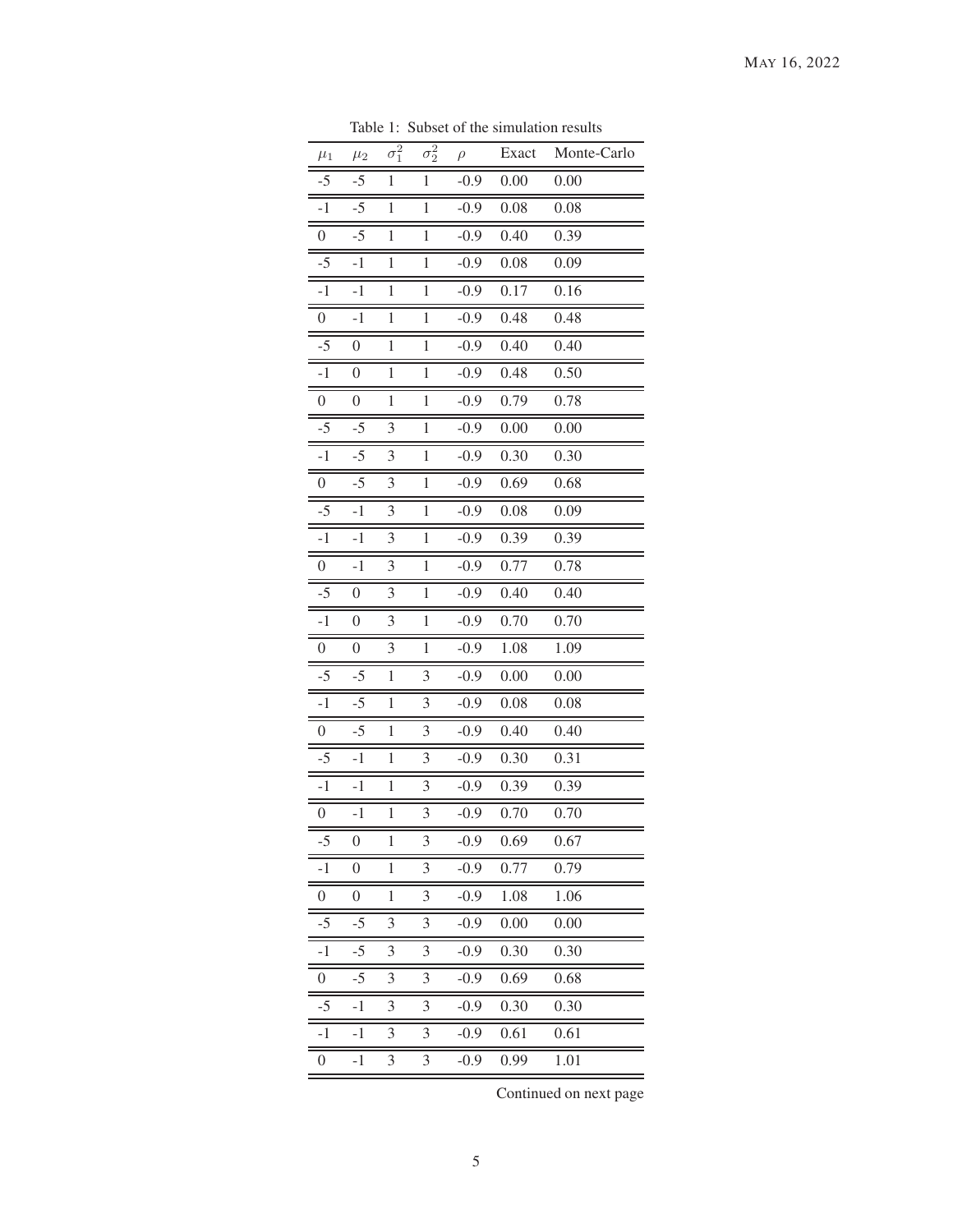| $\mu_1$          | $\mu_2$          | $\overline{\sigma_1^2}$ | $\overline{\sigma_2^2}$ | $\rho$ | Exact | Monte-Carlo |
|------------------|------------------|-------------------------|-------------------------|--------|-------|-------------|
| $-5$             | $\boldsymbol{0}$ | 3                       | $\overline{3}$          | $-0.9$ | 0.69  | 0.69        |
| $-1$             | $\boldsymbol{0}$ | 3                       | 3                       | $-0.9$ | 0.99  | 1.00        |
| $\boldsymbol{0}$ | $\boldsymbol{0}$ | 3                       | 3                       | $-0.9$ | 1.36  | 1.35        |
| $-5$             | $-5$             | $\mathbf{1}$            | $\,1$                   | $-0.5$ | 0.00  | 0.00        |
| $-1$             | $-5$             | $\mathbf{1}$            | $\mathbf{1}$            | $-0.5$ | 0.08  | 0.08        |
| $\boldsymbol{0}$ | $-5$             | $\mathbf{1}$            | $\mathbf{1}$            | $-0.5$ | 0.40  | 0.42        |
| $-5$             | $-1$             | $\mathbf{1}$            | $\mathbf{1}$            | $-0.5$ | 0.08  | 0.08        |
| $-1$             | $-1$             | $\mathbf{1}$            | $\mathbf{1}$            | $-0.5$ | 0.17  | 0.17        |
| $\boldsymbol{0}$ | $-1$             | $\,1$                   | $\mathbf{1}$            | $-0.5$ | 0.48  | 0.48        |
| $-5$             | $\boldsymbol{0}$ | $\mathbf{1}$            | $\mathbf{1}$            | $-0.5$ | 0.40  | 0.41        |
| $-1$             | $\boldsymbol{0}$ | $\,1$                   | $\mathbf{1}$            | $-0.5$ | 0.48  | 0.48        |
| $\boldsymbol{0}$ | $\boldsymbol{0}$ | $\mathbf{1}$            | $\mathbf{1}$            | $-0.5$ | 0.74  | 0.74        |
| $-5$             | $-5$             | 3                       | $\mathbf{1}$            | $-0.5$ | 0.00  | 0.00        |
| $-1$             | $-5$             | 3                       | $\mathbf{1}$            | $-0.5$ | 0.30  | 0.30        |
| $\boldsymbol{0}$ | $-5$             | 3                       | $\,1$                   | $-0.5$ | 0.69  | 0.69        |
| $-5$             | $-1$             | 3                       | $\mathbf{1}$            | $-0.5$ | 0.08  | 0.09        |
| $-1$             | $-1$             | 3                       | $\mathbf{1}$            | $-0.5$ | 0.38  | 0.38        |
| $\boldsymbol{0}$ | $-1$             | 3                       | $\mathbf{1}$            | $-0.5$ | 0.77  | 0.76        |
| $-5$             | $\boldsymbol{0}$ | 3                       | $\mathbf{1}$            | $-0.5$ | 0.40  | 0.39        |
| $\overline{-1}$  | $\boldsymbol{0}$ | 3                       | $\mathbf{1}$            | $-0.5$ | 0.68  | 0.67        |
| $\boldsymbol{0}$ | $\boldsymbol{0}$ | 3                       | $\mathbf{1}$            | $-0.5$ | 1.02  | 1.04        |
| $-5$             | $-5$             | $\mathbf{1}$            | 3                       | $-0.5$ | 0.00  | 0.00        |
| $-1$             | $-5$             | $\mathbf{1}$            | 3                       | $-0.5$ | 0.08  | 0.09        |
| $\boldsymbol{0}$ | $-5$             | $\mathbf{1}$            | $\mathfrak{Z}$          | $-0.5$ | 0.40  | 0.40        |
| $-5$             | $-1$             | 1                       | 3                       | $-0.5$ | 0.30  | 0.31        |
| $-1$             | $-1$             | 1                       | 3                       | $-0.5$ | 0.38  | 0.38        |
| 0                | $-1$             | $\mathbf{1}$            | 3                       | $-0.5$ | 0.68  | 0.67        |
| $-5$             | 0                | $\mathbf{1}$            | 3                       | $-0.5$ | 0.69  | 0.69        |
| $-1$             | $\boldsymbol{0}$ | $\mathbf{1}$            | 3                       | $-0.5$ | 0.77  | 0.78        |
| 0                | $\boldsymbol{0}$ | $\mathbf{1}$            | 3                       | $-0.5$ | 1.02  | 1.04        |
| -5               | $-5$             | 3                       | 3                       | $-0.5$ | 0.00  | 0.00        |
| -1               | $-5$             | 3                       | 3                       | $-0.5$ | 0.30  | 0.29        |
| 0                | -5               | 3                       | 3                       | $-0.5$ | 0.69  | 0.67        |
|                  |                  |                         |                         |        |       |             |

Table 1: Subset of the simulation results (Continued)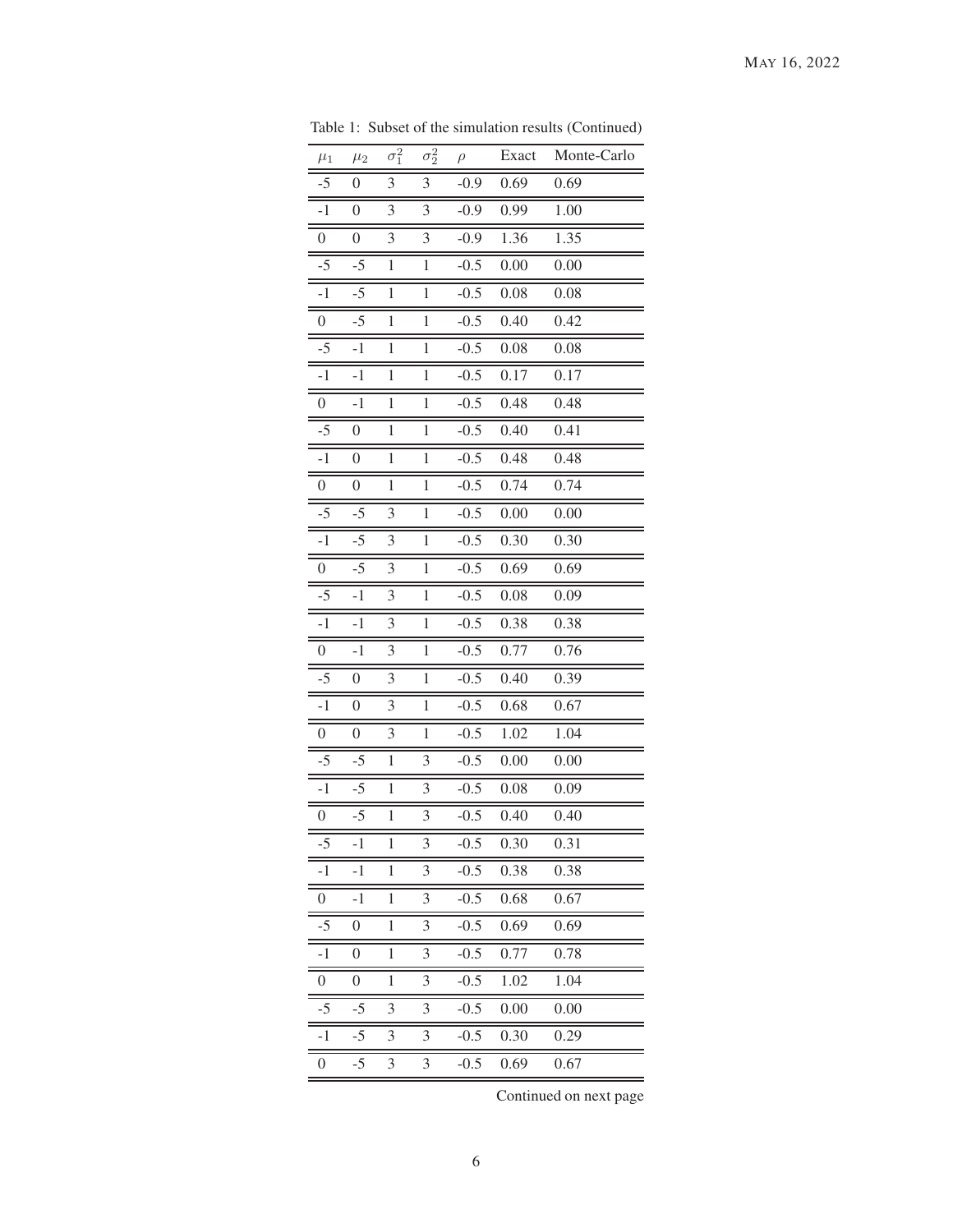| $\mu_1$          | $\mu_2$          | $\overline{\sigma_1^2}$ | $\overline{\sigma_2^2}$ | $\rho$           | Exact | Monte-Carlo |
|------------------|------------------|-------------------------|-------------------------|------------------|-------|-------------|
| $-5$             | $-1$             | 3                       | $\mathfrak{Z}$          | $-0.5$           | 0.30  | 0.31        |
| $\overline{-1}$  | $-1$             | 3                       | 3                       | $-0.5$           | 0.60  | 0.61        |
| $\boldsymbol{0}$ | $-1$             | 3                       | 3                       | $-0.5$           | 0.96  | 0.94        |
| $-5$             | $\boldsymbol{0}$ | 3                       | 3                       | $-0.5$           | 0.69  | 0.71        |
| $\overline{-1}$  | $\boldsymbol{0}$ | 3                       | 3                       | $-0.5$           | 0.96  | 0.95        |
| $\overline{0}$   | $\boldsymbol{0}$ | 3                       | 3                       | $-0.5$           | 1.29  | 1.27        |
| $-5$             | $-5$             | $\mathbf{1}$            | $\,1$                   | $\overline{0}$   | 0.00  | 0.00        |
| $-1$             | $-5$             | $\mathbf{1}$            | $\mathbf{1}$            | $\overline{0}$   | 0.08  | 0.09        |
| $\boldsymbol{0}$ | $-5$             | $\mathbf{1}$            | $\mathbf{1}$            | $\boldsymbol{0}$ | 0.40  | 0.39        |
| $-5$             | $^{\rm -1}$      | $\mathbf{1}$            | $\mathbf{1}$            | $\boldsymbol{0}$ | 0.08  | 0.08        |
| $-1$             | $-1$             | $\mathbf{1}$            | $\mathbf{1}$            | $\boldsymbol{0}$ | 0.16  | 0.16        |
| $\boldsymbol{0}$ | $-1$             | $\mathbf{1}$            | $\mathbf{1}$            | $\boldsymbol{0}$ | 0.45  | 0.45        |
| $-5$             | $\boldsymbol{0}$ | $\mathbf{1}$            | $\mathbf{1}$            | $\boldsymbol{0}$ | 0.40  | 0.41        |
| $-1$             | $\boldsymbol{0}$ | $\mathbf{1}$            | $\mathbf{1}$            | $\boldsymbol{0}$ | 0.45  | 0.45        |
| $\boldsymbol{0}$ | $\boldsymbol{0}$ | 1                       | 1                       | $\boldsymbol{0}$ | 0.68  | 0.68        |
| $-5$             | $-5$             | 3                       | $\mathbf{1}$            | $\boldsymbol{0}$ | 0.00  | 0.00        |
| $-1$             | $-5$             | 3                       | $\mathbf{1}$            | $\boldsymbol{0}$ | 0.30  | 0.31        |
| $\boldsymbol{0}$ | $-5$             | 3                       | $\mathbf{1}$            | 0                | 0.69  | 0.69        |
| $-5$             | $-1$             | 3                       | $\mathbf{1}$            | $\boldsymbol{0}$ | 0.08  | 0.08        |
| $-1$             | $^{\rm -1}$      | 3                       | $\mathbf{1}$            | $\boldsymbol{0}$ | 0.37  | 0.38        |
| $\boldsymbol{0}$ | $-1$             | 3                       | $\mathbf{1}$            | $\boldsymbol{0}$ | 0.74  | 0.74        |
| $-5$             | $\boldsymbol{0}$ | 3                       | $\mathbf{1}$            | $\boldsymbol{0}$ | 0.40  | 0.40        |
| $-1$             | $\overline{0}$   | 3                       | $\mathbf{1}$            | $\boldsymbol{0}$ | 0.63  | 0.63        |
| $\boldsymbol{0}$ | $\boldsymbol{0}$ | 3                       | $\mathbf{1}$            | $\overline{0}$   | 0.94  | 0.95        |
| $-5$             | $-5$             | $\mathbf{1}$            | 3                       | $\boldsymbol{0}$ | 0.00  | 0.00        |
| $-1$             | $-5$             | $\mathbf{1}$            | 3                       | $\boldsymbol{0}$ | 0.08  | 0.08        |
| $\boldsymbol{0}$ | $-5$             | $\mathbf{1}$            | 3                       | $\boldsymbol{0}$ | 0.40  | 0.40        |
| -5               | $^{\rm -1}$      | $\mathbf{1}$            | 3                       | $\boldsymbol{0}$ | 0.30  | 0.30        |
| $-1$             | $-1$             | $\mathbf{1}$            | 3                       | 0                | 0.37  | 0.36        |
| 0                | $-1$             | $\mathbf{1}$            | 3                       | $\boldsymbol{0}$ | 0.63  | 0.64        |
| $-5$             | $\boldsymbol{0}$ | $\mathbf{1}$            | 3                       | 0                | 0.69  | 0.69        |
| $-1$             | $\boldsymbol{0}$ | $\mathbf{1}$            | 3                       | $\boldsymbol{0}$ | 0.74  | 0.75        |
| 0                | $\boldsymbol{0}$ | $\mathbf{1}$            | 3                       | $\boldsymbol{0}$ | 0.94  | 0.96        |
|                  |                  |                         |                         |                  |       |             |

Table 1: Subset of the simulation results (Continued)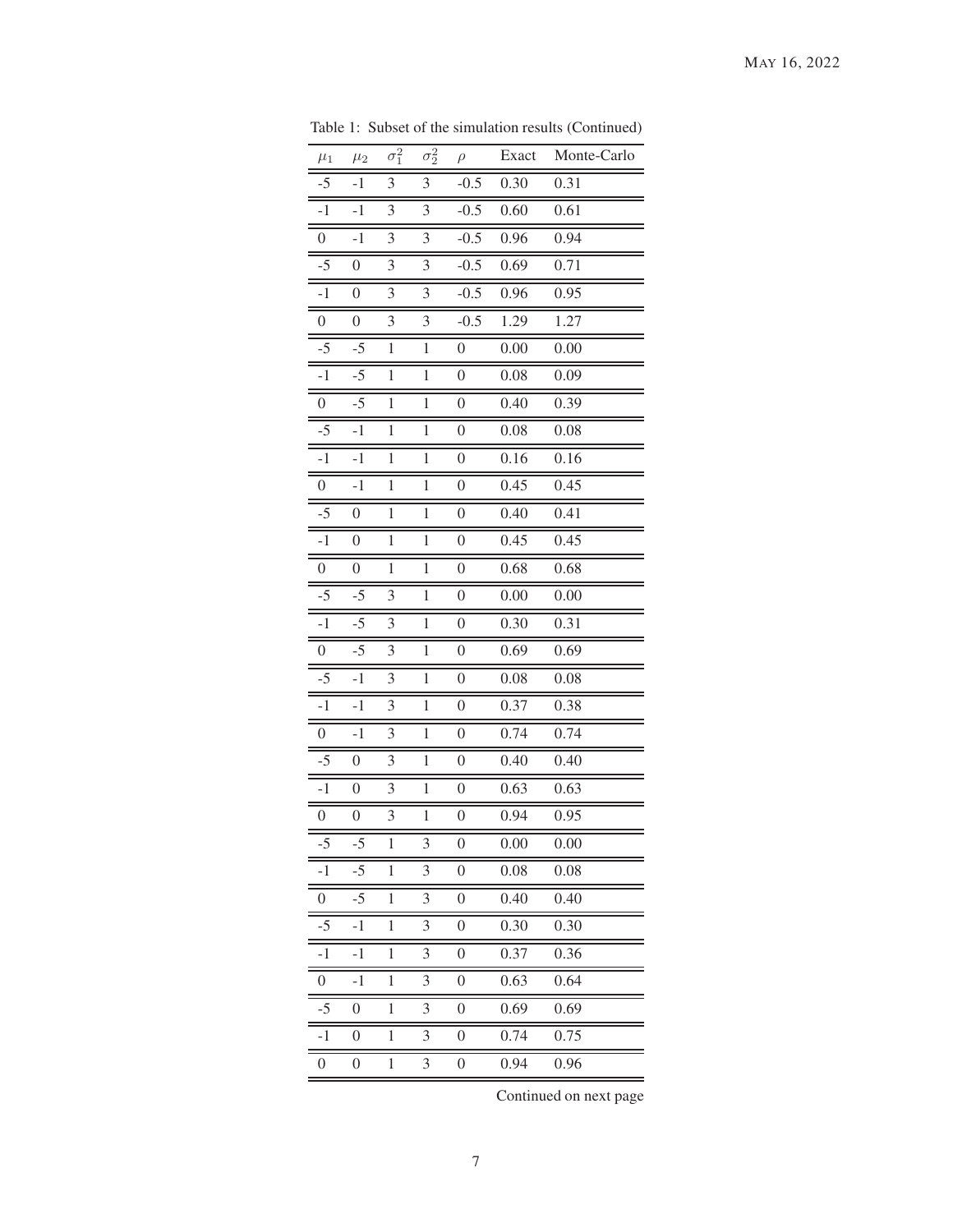| $\mu_1$          | $\mu_2$          | $\overline{\sigma_1^2}$ | $\overline{\sigma_2^2}$ | $\rho$           | Exact            | Monte-Carlo |
|------------------|------------------|-------------------------|-------------------------|------------------|------------------|-------------|
| $-5$             | $-5$             | 3                       | $\mathfrak{Z}$          | $\boldsymbol{0}$ | 0.00             | 0.00        |
| $-1$             | $-5$             | 3                       | 3                       | $\boldsymbol{0}$ | 0.30             | 0.30        |
| $\boldsymbol{0}$ | $-5$             | 3                       | 3                       | $\boldsymbol{0}$ | 0.69             | 0.69        |
| $-5$             | $-1$             | 3                       | 3                       | $\boldsymbol{0}$ | 0.30             | 0.30        |
| $-1$             | $-1$             | 3                       | 3                       | $\boldsymbol{0}$ | 0.56             | 0.55        |
| $\boldsymbol{0}$ | $-1$             | 3                       | 3                       | $\boldsymbol{0}$ | 0.90             | 0.90        |
| $-5$             | $\boldsymbol{0}$ | 3                       | 3                       | $\boldsymbol{0}$ | 0.69             | 0.69        |
| $-1$             | $\boldsymbol{0}$ | 3                       | 3                       | $\boldsymbol{0}$ | 0.90             | 0.88        |
| 0                | $\boldsymbol{0}$ | 3                       | 3                       | $\boldsymbol{0}$ | $\frac{1}{1.18}$ | 1.20        |
| $-5$             | $-5$             | $\mathbf{1}$            | $\mathbf{1}$            | 0.9              | 0.00             | 0.00        |
| $-1$             | $-5$             | $\mathbf{1}$            | $\,1$                   | 0.9              | 0.08             | 0.08        |
| $\boldsymbol{0}$ | $-5$             | $\mathbf{1}$            | $\mathbf{1}$            | 0.9              | 0.40             | 0.41        |
| $-5$             | $-1$             | $\mathbf{1}$            | $\mathbf{1}$            | 0.9              | 0.08             | 0.08        |
| $-1$             | $-1$             | $\mathbf{1}$            | $\mathbf{1}$            | 0.9              | 0.11             | 0.11        |
| 0                | $-1$             | 1                       | 1                       | 0.9              | 0.40             | 0.41        |
| $-5$             | $\boldsymbol{0}$ | $\mathbf{1}$            | $\mathbf{1}$            | 0.9              | 0.40             | 0.40        |
| $-1$             | $\boldsymbol{0}$ | $\mathbf{1}$            | 1                       | 0.9              | 0.40             | 0.40        |
| $\boldsymbol{0}$ | $\boldsymbol{0}$ | $\mathbf{1}$            | $\mathbf{1}$            | 0.9              | 0.49             | 0.49        |
| $-5$             | $-5$             | 3                       | $\mathbf{1}$            | 0.9              | 0.00             | 0.00        |
| $-1$             | $-5$             | 3                       | $\mathbf{1}$            | 0.9              | 0.30             | 0.30        |
| $\boldsymbol{0}$ | $-5$             | 3                       | $\mathbf{1}$            | 0.9              | 0.69             | 0.69        |
| $-5$             | $-1$             | 3                       | $\mathbf{1}$            | 0.9              | 0.08             | 0.08        |
| $-1$             | $-1$             | 3                       | $\mathbf{1}$            | 0.9              | 0.31             | 0.31        |
| $\boldsymbol{0}$ | $-1$             | 3                       | $\mathbf{1}$            | 0.9              | 0.69             | 0.69        |
| $-5$             | $\boldsymbol{0}$ | 3                       | $\mathbf{1}$            | 0.9              | 0.40             | 0.39        |
| -1               | $\boldsymbol{0}$ | 3                       | $\mathbf{1}$            | 0.9              | 0.46             | 0.47        |
| $\boldsymbol{0}$ | $\boldsymbol{0}$ | 3                       | $\mathbf{1}$            | 0.9              | 0.73             | 0.75        |
| -5               | $-5$             | $\mathbf{1}$            | 3                       | 0.9              | 0.00             | 0.00        |
| $-1$             | $-5$             | $\mathbf{1}$            | 3                       | 0.9              | 0.08             | 0.08        |
| 0                | $-5$             | $\mathbf{1}$            | 3                       | 0.9              | 0.40             | 0.39        |
| -5               | $-1$             | $\mathbf{1}$            | 3                       | 0.9              | 0.30             | 0.30        |
| $-1$             | $-1$             | $\mathbf{1}$            | 3                       | 0.9              | 0.31             | 0.31        |
| 0                | $^{\rm -1}$      | $\mathbf{1}$            | 3                       | 0.9              | 0.46             | 0.47        |

Table 1: Subset of the simulation results (Continued)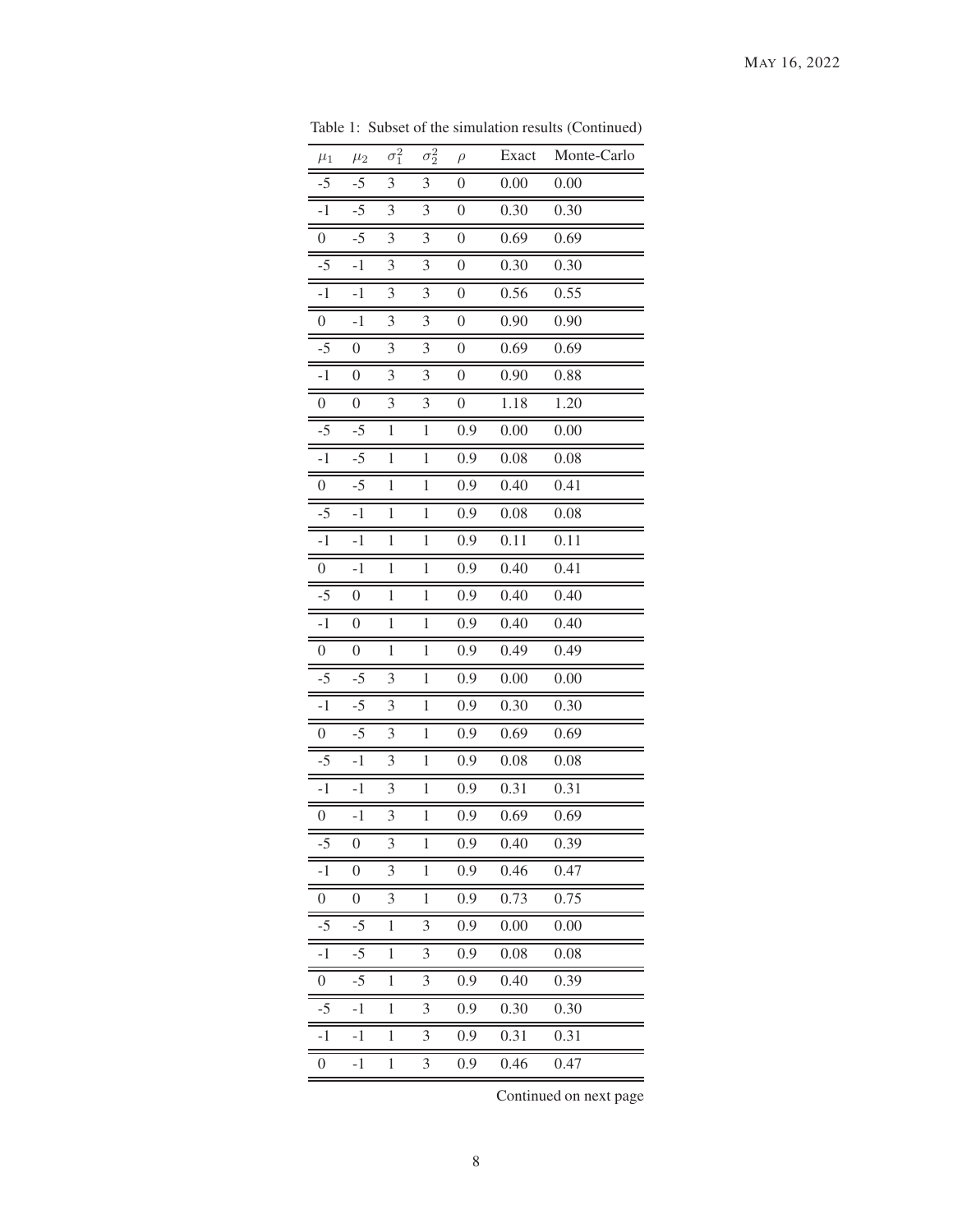| $\mu_1$  | $\mu_2$        | $\sigma_1^2$ | $\sigma_2^2$ | $\rho$ | Exact | Monte-Carlo |
|----------|----------------|--------------|--------------|--------|-------|-------------|
| $-5$     | $\theta$       | 1            | 3            | 0.9    | 0.69  | 0.67        |
| $-1$     | $\theta$       | 1            | 3            | 0.9    | 0.69  | 0.71        |
| $\theta$ | $\theta$       | 1            | 3            | 0.9    | 0.73  | 0.73        |
| $-5$     | -5             | 3            | 3            | 0.9    | 0.00  | 0.00        |
| $-1$     | $-5$           | 3            | 3            | 0.9    | 0.30  | 0.32        |
| $\theta$ | $-5$           | 3            | 3            | 0.9    | 0.69  | 0.68        |
| $-5$     | $-1$           | 3            | 3            | 0.9    | 0.30  | 0.30        |
| $-1$     | $-1$           | 3            | 3            | 0.9    | 0.39  | 0.40        |
| $\theta$ | $-1$           | 3            | 3            | 0.9    | 0.70  | 0.70        |
| $-5$     | $\theta$       | 3            | 3            | 0.9    | 0.69  | 0.68        |
| $-1$     | $\theta$       | 3            | 3            | 0.9    | 0.70  | 0.71        |
| 0        | $\overline{0}$ | 3            | 3            | 0.9    | 0.85  | 0.84        |

Table 1: Subset of the simulation results (Continued)